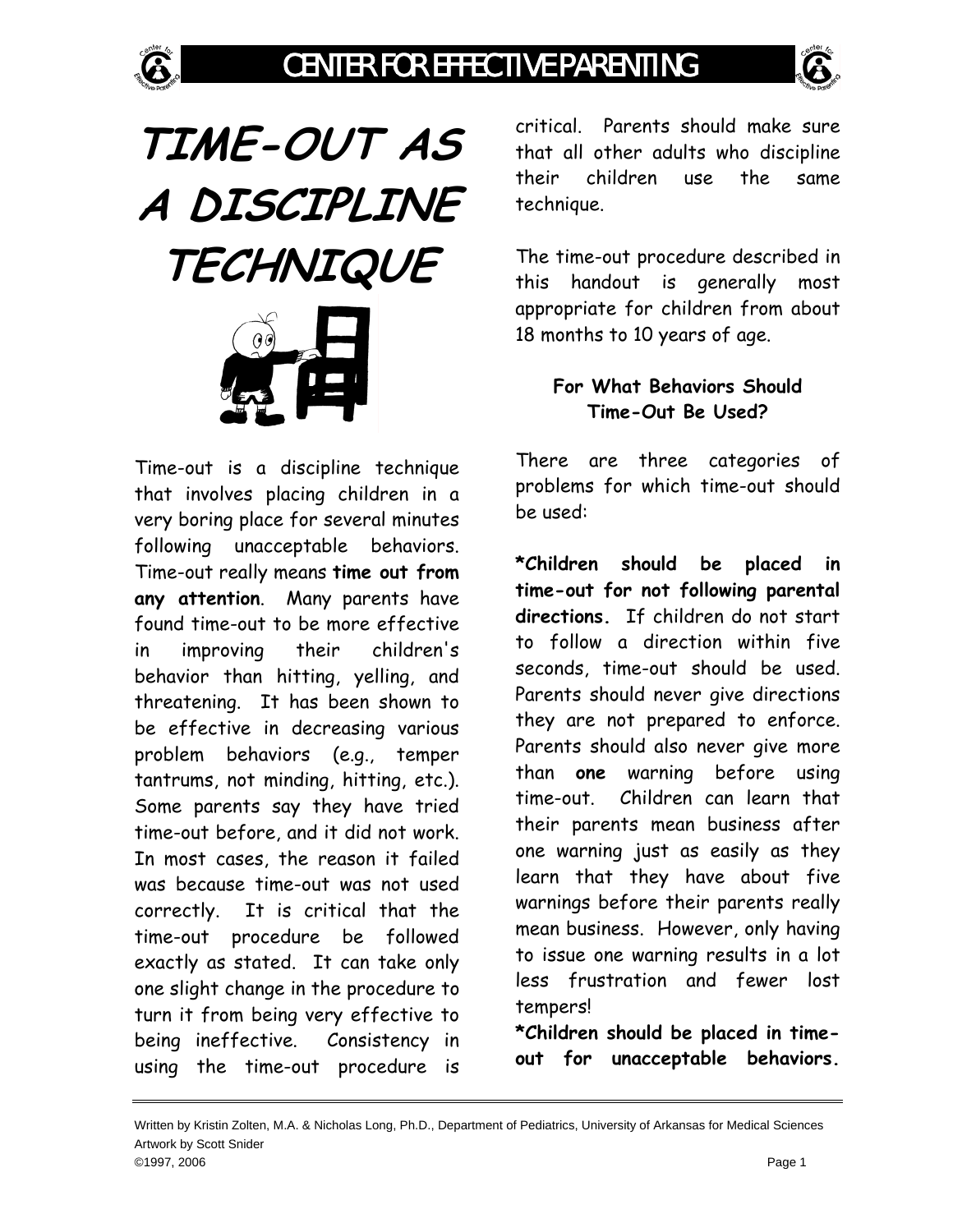Children should also be placed in time-out for any behaviors that parents decide are unacceptable (e.g., temper tantrums, hitting, biting, breaking a house rule). **Consistency is very important**, so it will be necessary for parents to decide in advance for what behaviors they agree to use time-out. When parents first start to use time-out, it may be best to focus on one or two problem behaviors. As those behaviors improve, parents can add to the list of behaviors for which they will use time-out. Children should be placed in time-out **every** time the unacceptable behavior occurs.

**\*Children should be placed in timeout for dangerous behaviors.**  Time-out should be used when children do something dangerous or potentially dangerous.

### **Choosing A Location For Time-Out**



When parents first start to use time-out, it is best to have one or two places in the home for time-out. The following guidelines should be used in selecting a time-out location.

**\*Choose a place away from toys, people, T.V.'s, radios, windows, and anything else entertaining.** 

**\*There should be no breakable objects nearby.**

**\*It is best to have children sit in a chair during time-out.** The chair should be a straight-back kitchen-type chair rather than a comfortable lounger or valuable piece of furniture. Full-size chairs are preferable to child-size chairs. Full-size chairs make it easier to determine when children are on or off the chair.

**\*Children's bedrooms are typically not good places for time-out.** Children's bedrooms often contain many items to entertain them.

**\*The best place is often a chair in a hallway, kitchen, or corner of the room.** 

**\*If a separate room is used, do not turn off the lights.** This will only scare children. Also, do not use a closet. The purpose of time-out is to remove children from attention, not to scare them.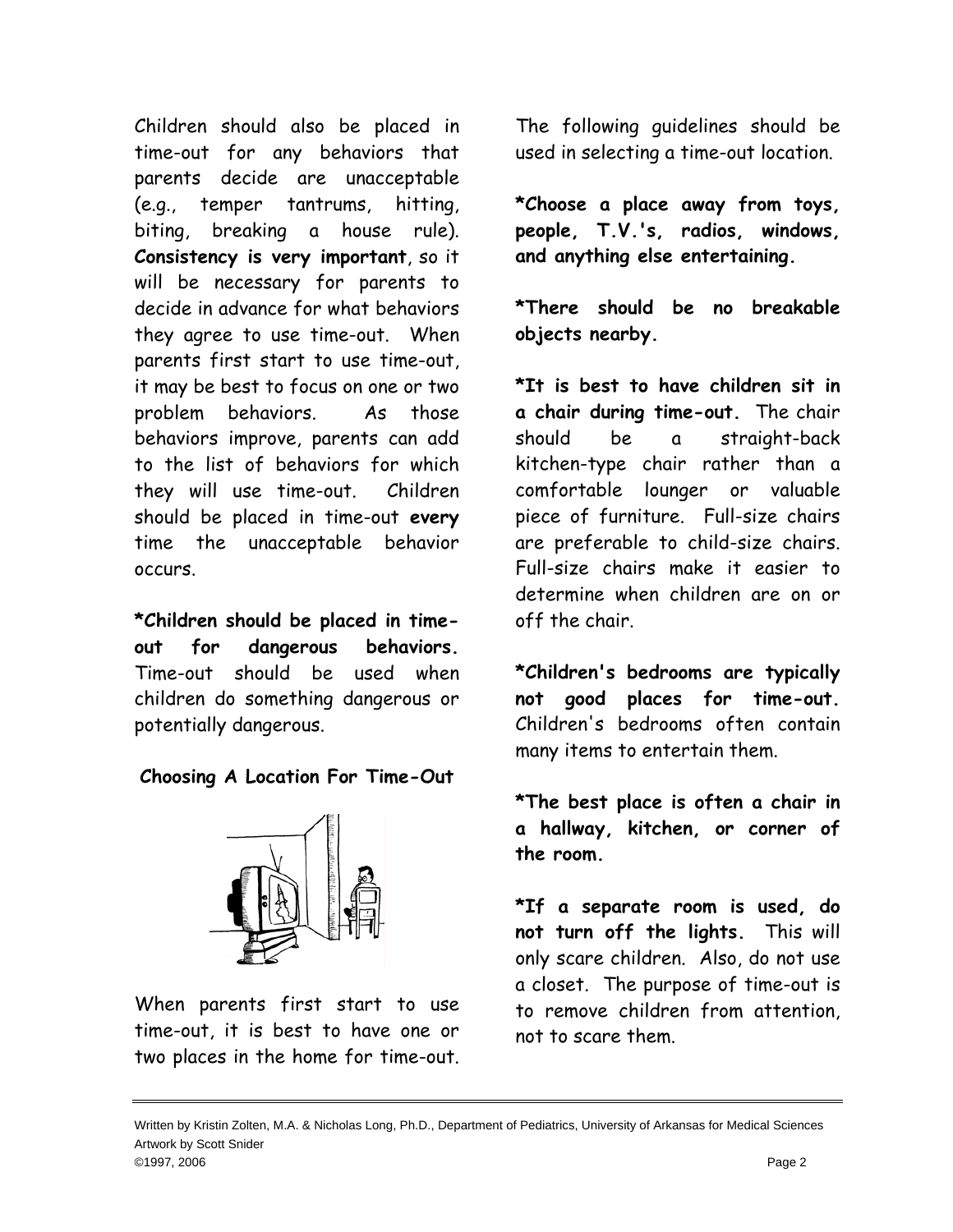### **Preparing Children For Time-Out**

Before using time-out for discipline, parents should briefly explain the procedure to their children at a level they can understand. Parents should tell their children that they are going to use time-out for discipline instead of spanking, yelling, and threatening (or whatever techniques are presently used). Parents should also tell their children what behaviors will result in time-out. It helps to have children repeat the steps back. Children should be told that there are two rules that they need to know about time-out:

**\*Children need to be quiet in time-out.** Parents should tell their children that time-out will not start until they are quiet. Parents should tell their children that the time will start over if they talk or make noises.

**\*Children must stay in the chair until they are told to get off the chair.** Parents should tell their children that if they get off the chair before being told, the time will start over.

Young children cannot be expected to remember the rules just because parents told them. They will need to learn the rules by experiencing what happens when they talk during

time-out or when they get off the chair without permission. Even older children who know the rules will not follow them unless parents enforce them. (Would you always resist speeding if you knew the police were not enforcing the speed limit?) After explaining time-out, parents and children should practice. Parents should tell their children that they are going to pretend that a rule has been broken. Parents should then lead their children through the procedure. Parents should praise their children after the practice for learning the procedure.

## **Sending Children To Time-Out**

**Immediately** after an unacceptable behavior occurs, parents should tell their children "Because you \_\_\_\_\_(whatever they did), you have to go to time-out." Parents should say this only once. They should say it in a calm but firm voice. Parents should never use more than one sentence in telling their children to go to time-out. Also, parents should send their children to time-out as soon as their children's behavior starts becoming unacceptable. Parents shouldn't wait until their children have a full-blown temper tantrum. It is important that parents not yell or nag. Parents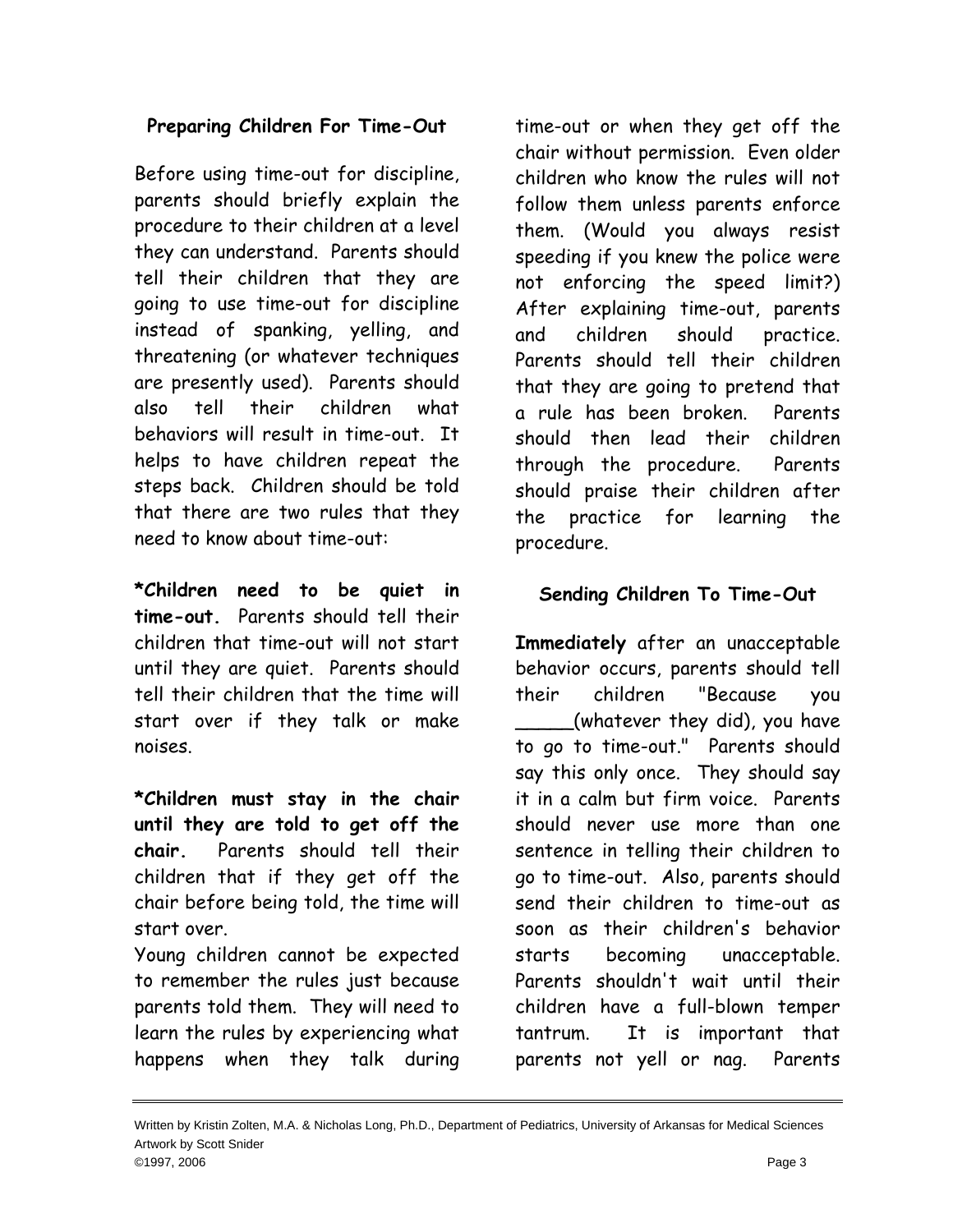should be as matter-of-fact as possible.

- **\* Remain calm.**
- **\* Do not lecture, scold, or argue.**
- **\* Do not accept any excuses.**

**\* Do not talk to children on the way to the chair.** After telling their children to go to time-out, parents should not say anything to their children until the time-out is over.

**\* If children do not go to time-out immediately, parents should use a little physical guidance (e.g., take your children's hands and lead them to the chair).** If children resist, parents should pick their children up (facing away from them) and carry them to the chair.

**\* Ignore.** Parents should **i**gnore shouting, protesting, and promises to be good.

# **What To Do While Children Are In Time-Out**



When parents first start using time-out many children scream or cry. This is normal, and parents should just ignore it. This should stop before too long. It is critical for everyone to ignore children who are in time-out. Siblings should be placed in time-out if they bother a brother or sister in time-out. No one should talk to or maintain eye contact with children in time-out. All protests and fussing should be ignored. Many children say things such as "I like sitting here." Just ignore this. (They are just trying to bother their parents.) While children are in time-out, parents should try to go about their normal activities. They should not just stand around waiting for the time to be up. Children need to see that other family members are not bothered by time-outs.

It is recommended that parents use a portable kitchen timer to keep track of time-outs. When children are in the chair and are quiet, parents should start the timer for the specified number of minutes. As a general rule, it is recommended that time-outs last one minute for each year of age up to a maximum of five minutes. These times represent quiet periods. If children start talking or making attention-seeking noises, the timer should be reset.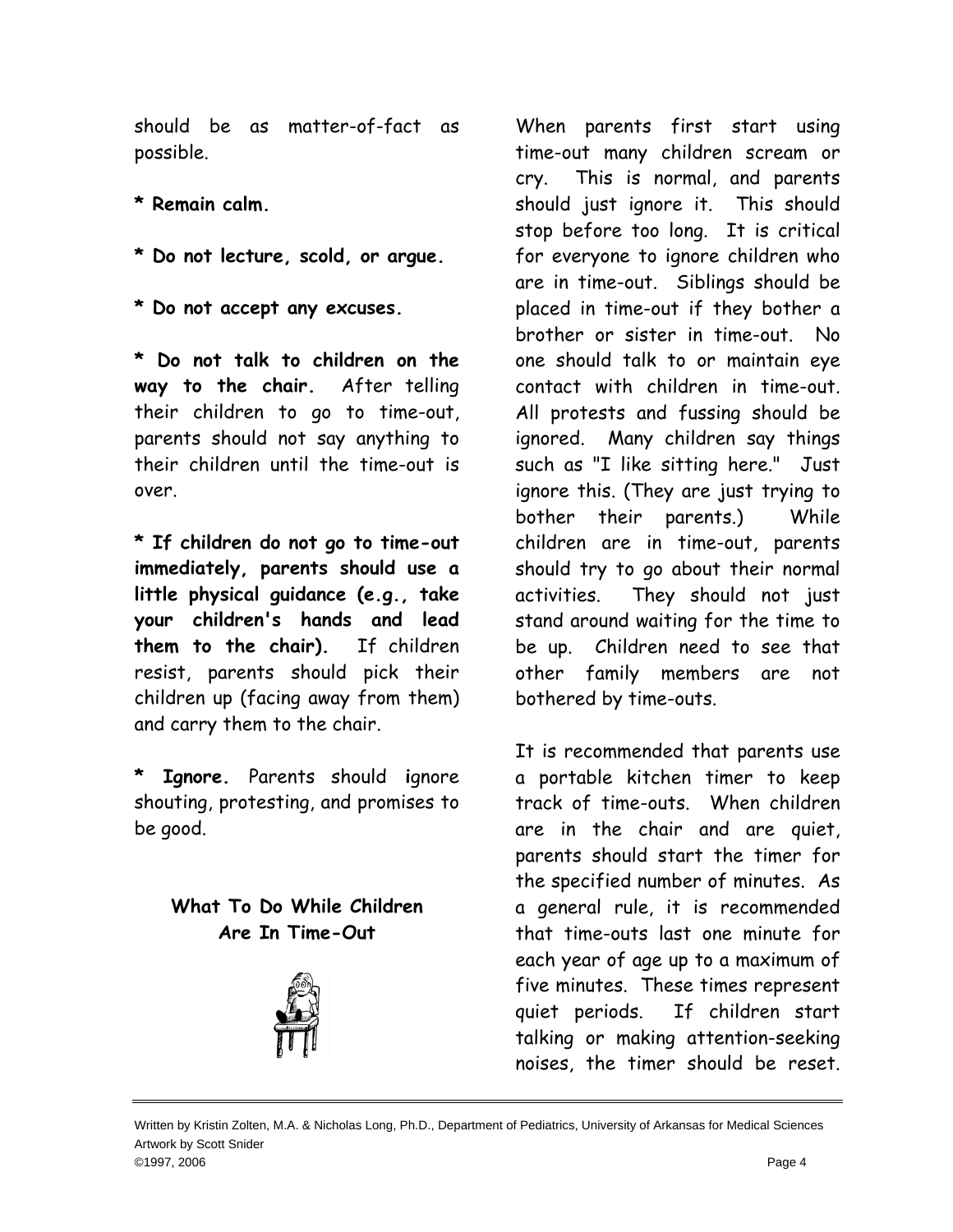Parents should not lecture or remind their children of the quiet rule. They will get the message by seeing their parents reset the timer. The timer may need to be reset several times before children are quiet for the whole specified time. Parents should never let their children out of time-out while they are talking, yelling, or crying.

If children get off the chair before the time is up, their parents should immediately say "NO" in a stern voice and put their children back on the chair. Then, they should reset the timer. Parents should not start talking to their children. Parents should do this every time their children get off the chair. If children get back on the chair as their parents approach, parents should just reset the timer. If parents follow this procedure carefully, it should not be more than a few days before children consistently remain on the chair. If children continue to get off the chair, parents should consult their children's health care provider.

## **What To Do When The Time-Out Period Is Over**

After children have been quiet and seated for the specified time, the timer will sound. This is not a signal

for children to hop out of the chair. Parents are the ones who determine if their children are ready to get off the chair. When the timer goes off, parents should go over and ask their children if they are ready to get off the chair. If the answer is affirmative, parents should tell their children the time-out is over. If the answer is negative (or children are obviously still angry), parents should just walk away and reset the timer. Parents should not lecture or nag their children about why they went to time-out.

If children were sent to time-out for not following directions (e.g., did not put their toys away after being told), parents should give the same direction to their children as soon as the time-out is over. If the children follow the direction this time, parents should say something to the effect of, "I like it when you do as you are told." If the children do not follow the direction, parents should repeat the time-out procedure. It might take several times before children learn that parents mean what they say.

Shortly after a time-out, it is important for parents to look for and to praise their children's appropriate behavior. Remember,